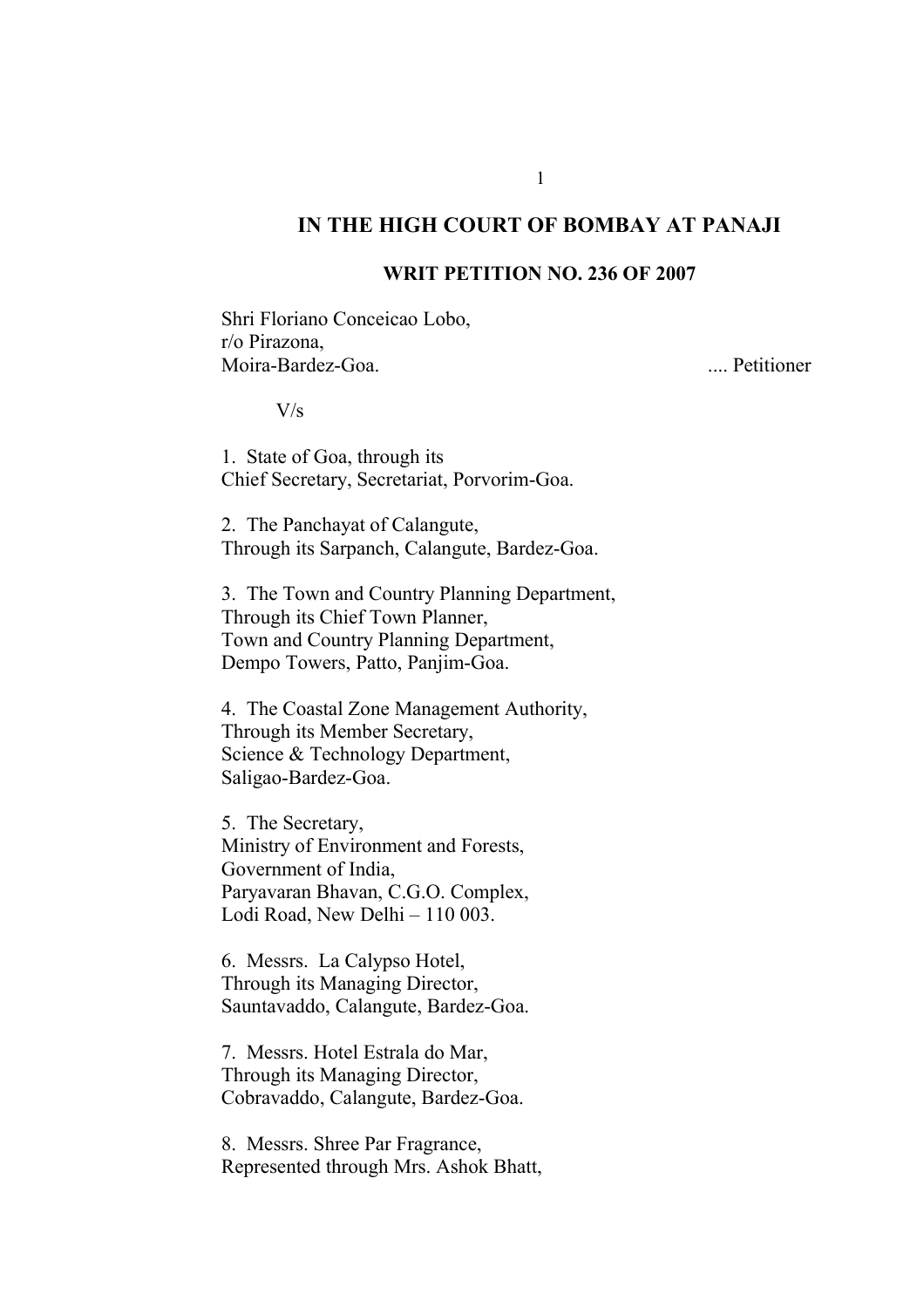Farhenheit, Survey No. 239/15, Cobravaddo, Calangute, Bardez-Goa.

9. Goa State Information Commission, Ground Floor, Shram Shakti Bhavan, Patto, Panjim-Goa.

10. Mamlatdar of Bardez, Govt. Complex, Mapusa, Bardez-Goa.

11. Dy. Collector, North, Govt. Complex, Market, Mapusa, Bardez-Goa.

12. Collector, North, Collectorate, Panjim-Goa. .... Respondents

Petitioner in person.

Ms. W. Coutinho, Govt. Advocate for Respondents No. 1,3,9,10,11 & 12.

Mr. P.A. Kamat, Advocate for Respondent No.2.

Shri S.S. Kantak, Advocate General with Ms. L. Dharwadkar, Addl. Govt. Advocate for Respondent No.4.

Mr. V.A. Lawande, Advocate for Respondent No.8.

# **Coram : R.S. MOHITE & N.A. BRITTO, JJ.**

#### **Date th J uly, 2007**

### **ORAL ORDER:**

Heard the Petitioner and Shri Kantak, the learned Advocate General on

behalf of Respondent No.4 - The Coastal Zone Management Authority.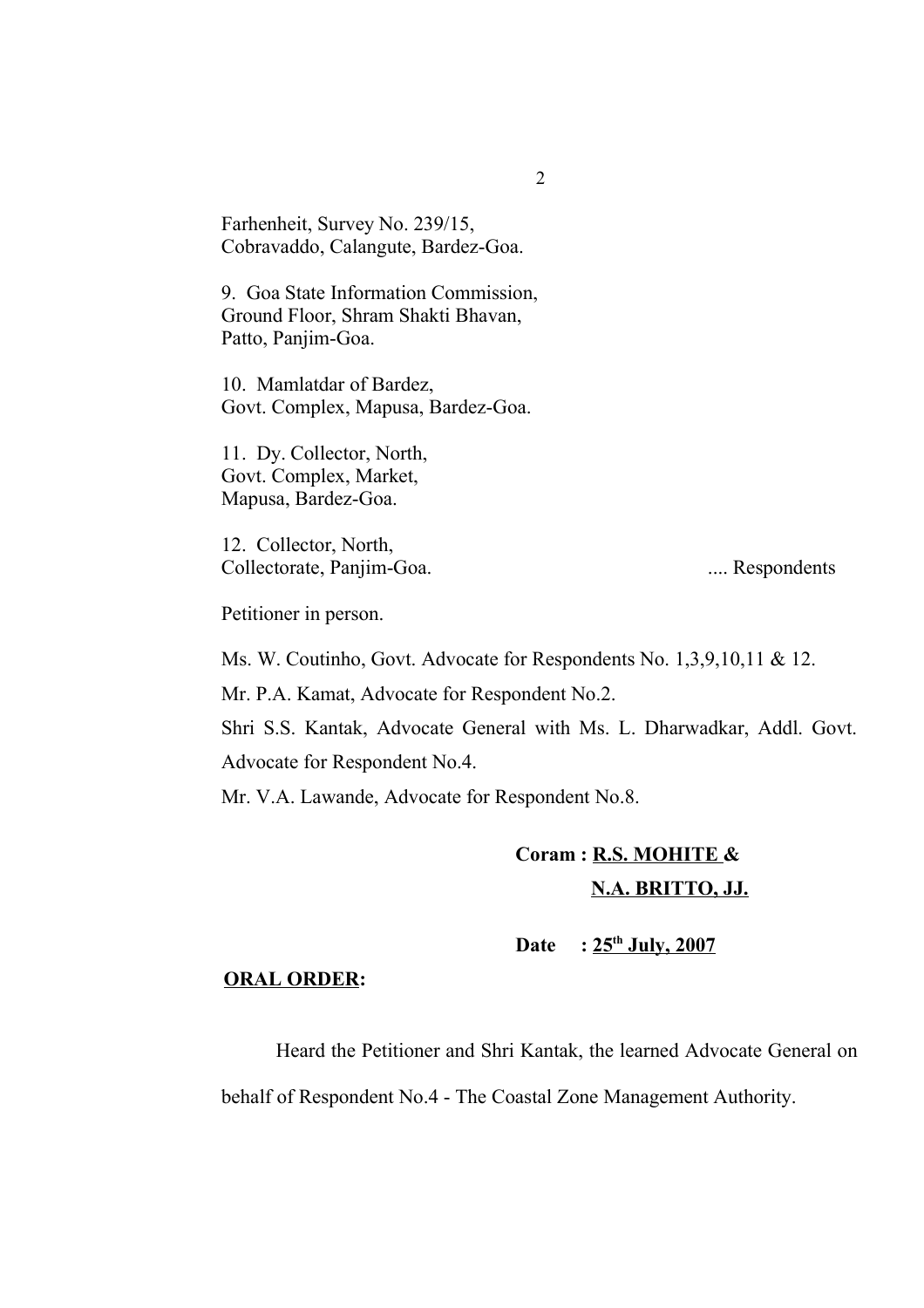2. The learned Counsel on behalf of Respondent No.4 states that a demolition notice in respect of the offending structure of Respondent No.6 was issued earlier, prior to the Collector submitting the report to this Court. Learned Counsel further states that a further notice would be issued after perusing the report of the Collector, in case the report of the Collector discloses that there are more structures which were not dealt with by the prior notice.

3. As regards Respondent no.7, learned Counsel states that a show cause notice in terms of the report of the Collector will be issued to Respondent No.7 within a period of one week and the proceedings resulting therefrom would be concluded within a period of three months.

4. As regards Respondent No.8, learned Counsel states that a show cause notice in terms of the report of Collector has already been issued to Respondent No.8. The learned Counsel states that proceedings in connection with the said show cause notice would be concluded within a period of three months. Shri Lawande, the learned counsel on behalf of Respondent No.8 states that pursuant to the show cause notice and stop work order issued by Respondent No.4, the work has already been stopped.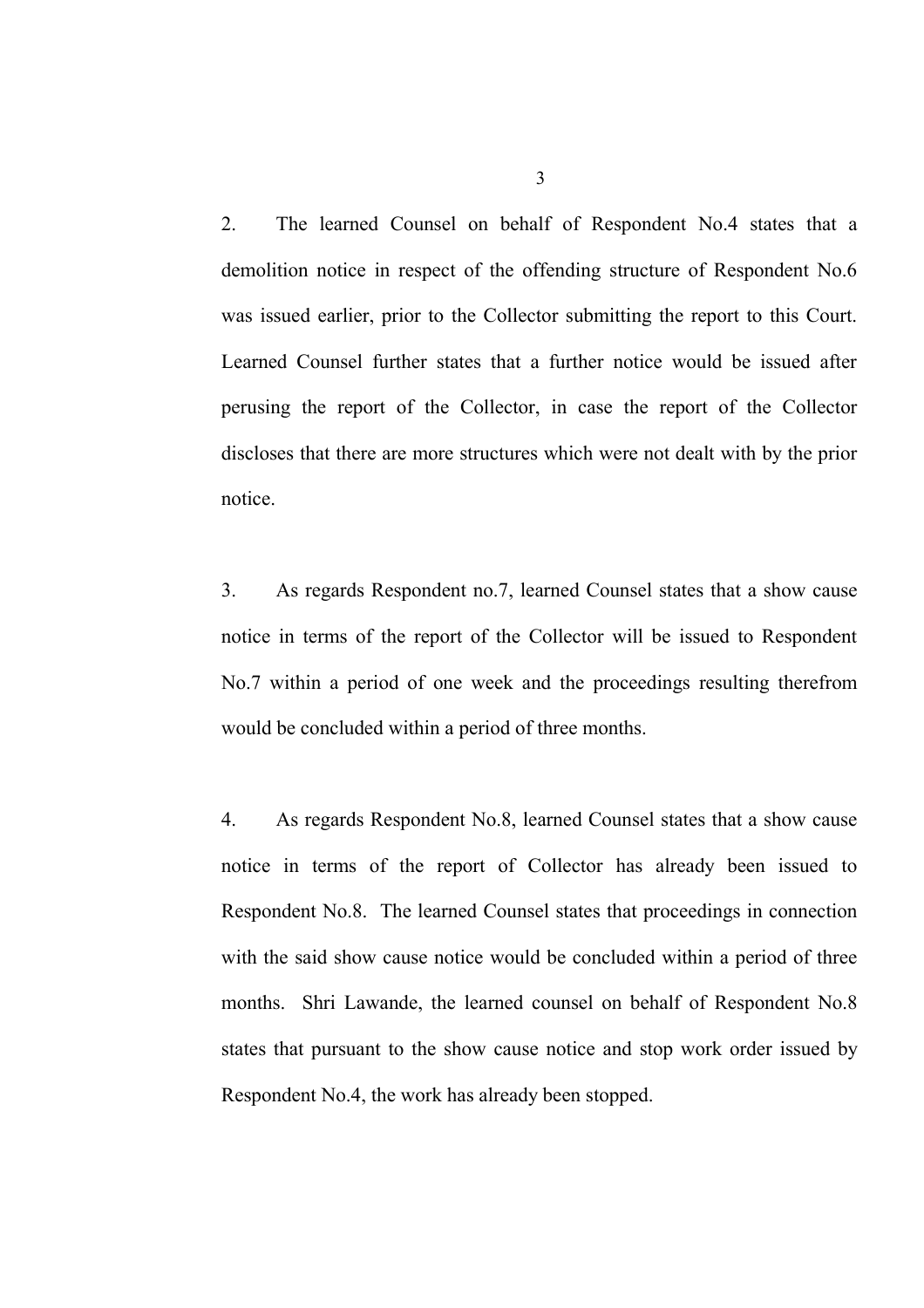5. We accept the statements made on behalf of the Respondents by their respective Counsels.

6. We regret to note that Village Panchayat concerned, inspite of the report submitted to this Court by the Collector, has initiated no action against the offending structures. The learned Counsel Shri Kamat on behalf of the Village Panchayat states that on receipt and perusal of the said report appropriate action will be initiated by issuing show cause notices against Respondents No. 6, 7 & 8 within a period of ten days and concluded within a further period of three months, in accordance with law.

7. The Petitioner would be at liberty to appear before Respondent No.4 in case he so desires to be heard in the matter of the show cause notices issued and to be issued in relation to Respondents No. 6, 7 & 8.

8. Since Respondent No.4 has initiated action as regards the violations pointed out by the Petitioner, we feel that there is no need to keep the petition pending and, accordingly, the same is disposed off. The Petitioner has espoused a public cause and this he could do only at the cost of his time and money. He deserves to be compensated. Learned Advocate Shri Kantak submits that action against Respondent No.6 was initiated even before the

4